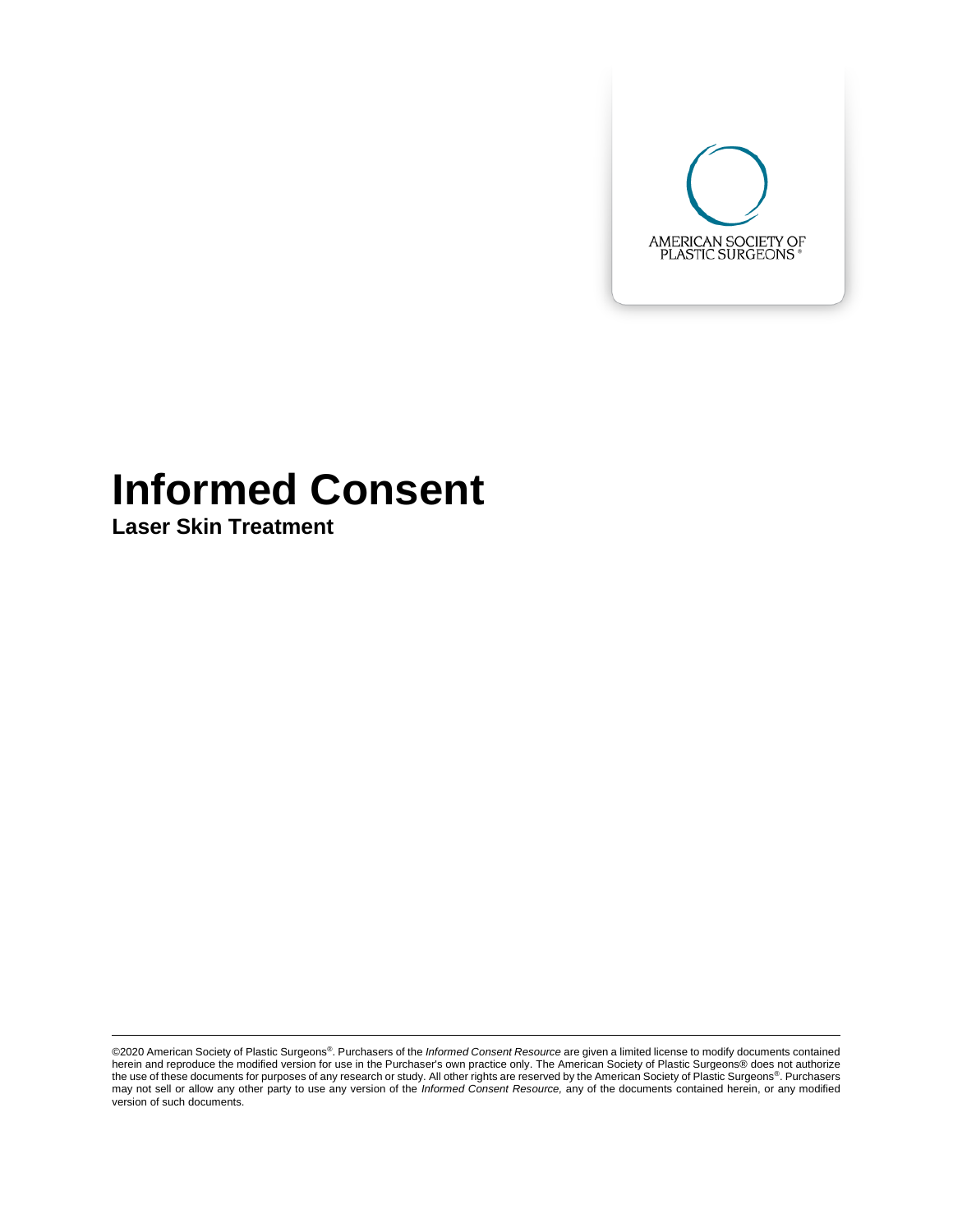

### **INSTRUCTIONS**

This document is about informed consent. It will tell you about **laser skin treatment**. It will outline its risks, and other treatment options.

It is important that you read this whole document carefully. Please initial each page. Doing so means you have read the page. Signing the consent agreement means that you agree to the surgery that you have talked about with your plastic surgeon.

#### **GENERAL INFORMATION**

In laser skin treatments, a technician emits a beam of light into or through the skin. The laser can be used for hair reduction. The light passes through the skin to the hair follicle. The hair absorbs the light energy, and it is transformed into heat. Then, the hair follicle is disabled. For tattoo removal, the laser energy breaks up the tattoo pigment. A laser can reduce solar lentigines ("brown spots"). Lasers can resurface the outer layers of skin to reduce fine wrinkles. The number of treatments you need depends on your skin type. You may need touch up treatments in the future.

#### **OTHER TREATMENTS**

Other treatments depend on the laser being used. For hair removal, options include shaving, waxing, depilating, and plucking. For skin resurfacing, options include chemical peels or mechanical skin resurfacing ("dermabrasion"). For sun spots, options include topical skin bleaching creams. All treatments have their own risks and potential issues.

#### **RISKS OF LASER SKIN TREATMENT**

All laser procedures have some risk. It is important that you know these risks. You must also understand other issues that might come up during or after the procedure. Every procedure has its limits. Choosing to have a procedure means comparing the risks and benefits. Most patients do not face issues, but you should talk about them with your plastic surgeon. Make sure you know all possible risks of laser skin treatment.

#### **SPECIFIC RISKS OF LASER SKIN TREATMENT**

#### **Burns:**

Laser energy can produce burns that can scar. Organs near the site of hair reduction may be injured or permanently damaged. That could include the eyes. Burns are rare. They result from the heat produced within the tissues by the laser. You may need more treatment for laser burns.

#### **Infection:**

It is rare, but you can get an infection after some laser treatments. In some cases, you can get cold sores or viral infections around the mouth. Tell your surgeon and laser technician if you get cold sores or herpes virus (HSV) outbreaks around the treated area.

#### **Pain:**

You may have pain after your treatment. How strong the pain is and how long it lasts can vary. It may last after surgery.

#### **Erythema (Skin Redness):**

Your skin may turn red near the treated area after injections. It may stay red for a few days after the procedure.

**Page 1 of 3** *Datient Initials* **CO200 American Society of Plastic Surgeons<sup>®</sup>** 

This form is for reference purposes only. It is a general guideline and not a statement of standard of care. Rather, this form should be edited and amended to reflect policy requirements of your practice site(s), CMS and Joint Commission requirements, if applicable, and legal requirements of your individual states. The ASPS does not certify that this form, or any modified version of this form, meets the requirements to obtain informed consent for this particular procedure in the jurisdiction of your practice.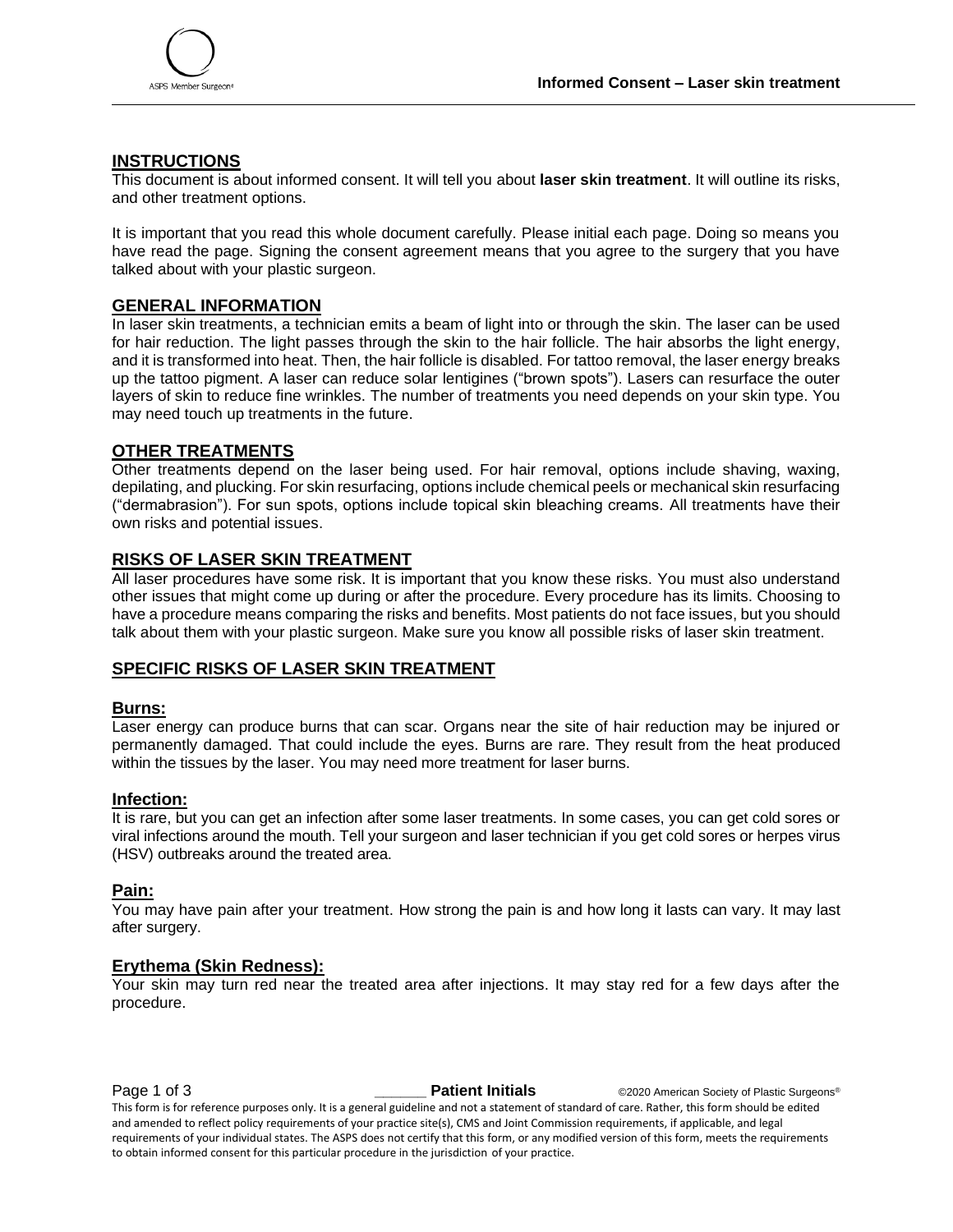

#### **Skin Discoloration/Swelling:**

You may see swelling after the treatment. The skin at or near the procedure site can look lighter or darker than the skin around it. It is not common but swelling and skin discoloration can last a long time. In rare cases, it may be permanent.

#### **Lasers and Medication Interaction:**

Some medications are "photosensitive." That means they may react to the laser treatment. Tell your laser technician about all medications you are taking or have used in the week before EACH laser treatment session.

#### **Tanning, Sun Exposure, and Artificial Tanning:**

Do not tan or use any products that darken your skin for 6 weeks before your treatment. Darker skin will make it harder for the laser to treat the hair follicle. You will not get a good result. You may even get a skin burn. It is best to use a broad-spectrum sunscreen daily.

#### **Hair removal methods:**

Plucking, waxing, and electrolysis can disturb the hair follicle. Avoid them at least 4 weeks before laser treatment. If not, the treatment may not work.

#### **Poor Results:**

You can expect good results. However, there is no guarantee for the results. If you have more realistic ideas about the treatment, the results will look better to you. Some patients do not reach their goals. It is not the fault of the professional skin technician or the treatment. You may not like the results. Unwanted results may NOT improve with another treatment.

#### **DISCLAIMER**

Informed consent documents give you information about the procedure you are considering. These documents explain the risks of that procedure. They also discuss other treatment options, including not having surgery. However, informed consent documents can't cover everything. Your plastic surgeon may give you more or different information. This may be based on the facts of your case.

Informed consent documents are not meant to define or serve as the standard of medical care. Standards of medical care are determined based on the facts involved in an individual case. They may change with advances in science and technology. They can also change with the way doctors practice medicine.

## **It is important that you read the above information carefully and get all your questions answered before signing the consent agreement on the next page.**

This form is for reference purposes only. It is a general guideline and not a statement of standard of care. Rather, this form should be edited and amended to reflect policy requirements of your practice site(s), CMS and Joint Commission requirements, if applicable, and legal requirements of your individual states. The ASPS does not certify that this form, or any modified version of this form, meets the requirements to obtain informed consent for this particular procedure in the jurisdiction of your practice.